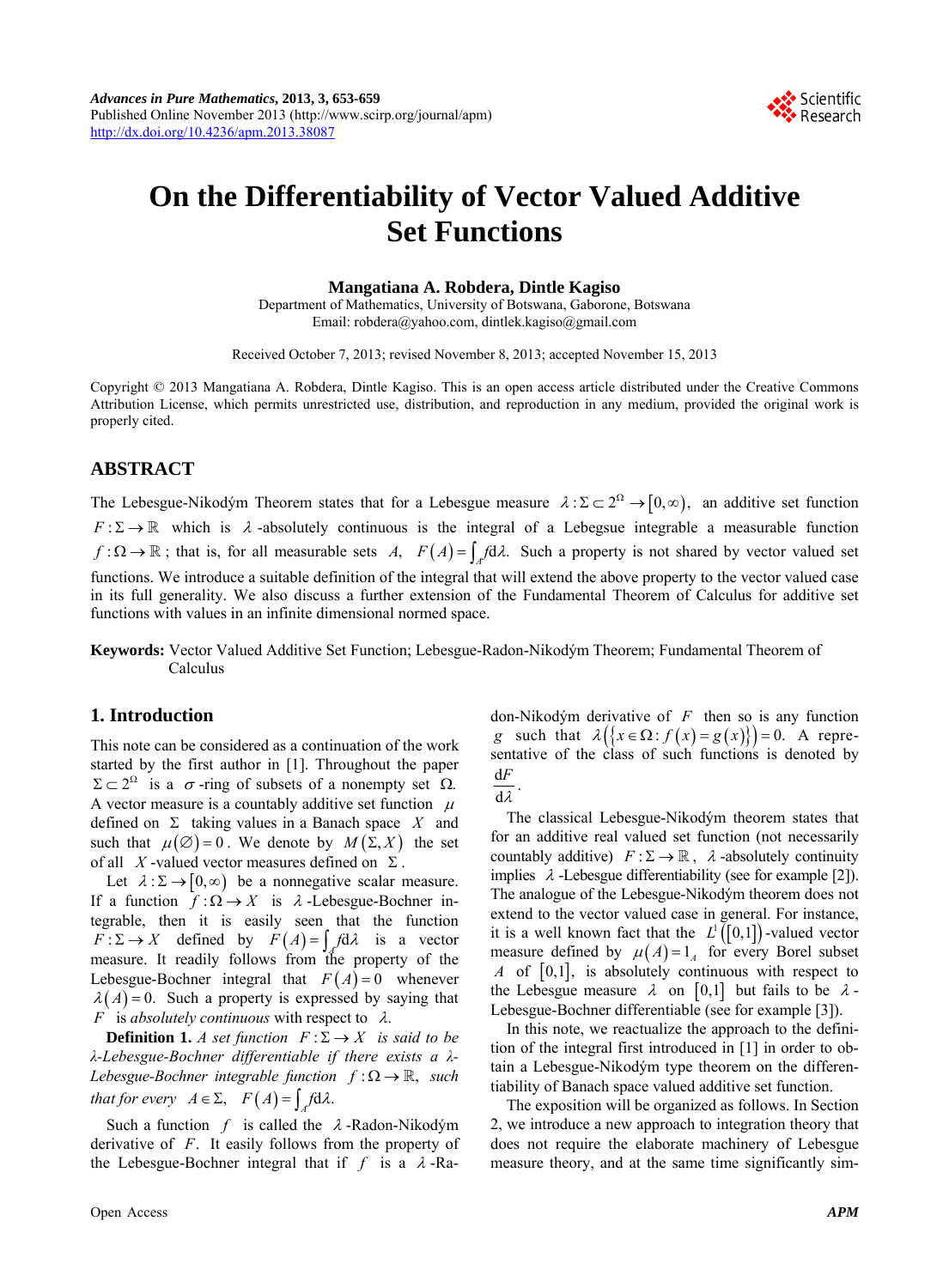plifies the approach to gauge integral. In Section 3, we shall see that the space of classes of integrable functions (in the sense of the definition of integrability in Section 2) can be naturally given a Banach space structure. In Section 4, we state and prove our main result which can be seen as an extended vector valued version of the Lebesgue-Nikodým theorem. The fifth section is devoted to some extension of the Fundamental Theorem of Calculus.

#### **2. Extended Notion of Integral**

We begin by recalling the definition of limit in its most general form, that is, the Moore-Smith limit, also known as the net limit.

A nonempty set *D* is said to be **directed** by a binary relation  $\rightarrow$ , if  $\rightarrow$  has the following properties:

1) for  $x, y, z \in D$  if  $x \succ y$  and  $y \succ z$ , then  $x \succ z$ (*transitivity*);

2) for  $x, y \in D$ , there exists  $z \in D$  such that  $z > x$ and  $z \succ y$  (*upper bound property*).

Given a set *X*, a **net** of elements of *X* is an *X* -valued function defined on a directed set  $(D, \succ)$ . The notion of convergence can then be defined whenever the set  $X$  is a metric space, with distance function  $d$ .

A net  $f:(D,\rightarrow) \rightarrow (X,d)$  is said to be convergent if there exists an element  $x \in X$  denoted by  $x = \lim f$  $(D,\succ)$ *D* ≻

such that for every  $\varepsilon > 0$ , there exists  $\omega_0 \in D$  such that for every  $\omega > \omega_0$ ,  $d(f(\omega), x) < \varepsilon$ .

Ordinary sequences  $n \mapsto a_n$ , in which  $D = \mathbb{N}$  directed by  $\ge$ , constitute a special case of nets. The net limit takes over all the essential parts of the theory of limits of sequences; to name a few: the uniqueness of limit, the algebraic properties of limits, the monotone convergence property of limits, the Cauchy criterion, and so on. For more details on net limits, we refer the reader to [4].

Next we introduce the notion of size-function that will generalize the usual notion of measure in integral theory. In the following,  $\Omega$  is a nonempty set. The power set of  $\Omega$ , that is, the set of all subsets of  $\Omega$  will be denoted by  $2^{\Omega}$ .

**Definition 2.** Let  $\Sigma \subset 2^{\Omega}$ . By a size-function, we *mean a set-function*  $\eta : \Sigma \to [0, +\infty]$  that satisfies the *following conditions*:

• 
$$
\eta(\emptyset) = 0;
$$

- $\eta(A) \leq \eta(B)$  whenever  $A \subset B$  in  $\Sigma$  (monotoni*city*);
- $\eta\left(\bigcup_{n\in\mathbb{N}}A_n\right)\leq\sum_{n\in\mathbb{N}}\eta\left(A_n\right)$  for every sequence  $n\mapsto A_n$ in  $\Sigma$  *such that*  $\bigcup_{n\in\mathbb{N}} A_n \in \Sigma$  (countable subadditiv*ity*).

Obviously, any measure defined on a  $\sigma$ -ring is a size-function. The length function defined on the  $\sigma$ -

ring generated by the bounded intervals in  $\mathbb R$  is another example of size function.

It is clear from the definition that an outer-measure is a size-function defined on  $\Sigma = 2^{\Omega}$ . In fact, an arbitrary size-function  $\eta : \Sigma \to [0, +\infty]$  defined on a  $\sigma$ -ring  $\Sigma$ can be extended to an outer-measure defined on the whole of the power set  $2^{\Omega}$  as follows.

**Proposition 3.** Let  $\eta : \Sigma \to [0, +\infty]$  be a size-function. *For every*  $A \subset \Omega$ *, define* 

$$
\eta^*(A) = \inf \left\{ \sum_{n=1}^{\infty} \eta(I_n) : A \subset \bigcup_n I_n, I_n \in \Sigma \right\}.
$$

*Then*  $\eta^*$  *is an outer-measure such that*  $\eta^*(E) = \eta(E)$ *for every*  $E \in \Sigma$ .

**Definition 4.** Let  $\Sigma$  be an arbitrary subset of  $2^{\Omega}$ . and let  $A \in \Sigma$ . A  $\Sigma$ -subpartition P of A is any fi*nite collection*

$$
\{I_i; I_i \subset A, I_i \in \Sigma, i = 1, 2, \cdots, n\}
$$

*with the following properties*:

1)  $\eta(I_i) < \infty$  for all  $i \in \{1, \dots, n\}$   $I_i \subset A$ ,

2)  $I_i \in \Sigma$ , and  $I_i \cap I_j = \emptyset$  whenever  $i \neq j$ .

We denote by  $\Box P$  the subset of *A* obtained by taking the union of all elements of  $P$ . A  $\Sigma$ -subpartition  $P = \{I_i : i = 1, \dots, n\}$  is said to be *tagged* if a point  $t_i \in I_i$  is chosen for each  $i \in \{1, \dots, n\}$ . We write  $P = \{(I_i, t_i) : i \in \{1, \dots, n\}\}$  if we wish to specify the tagging points. We denote by  $\Pi(A,\Sigma)$  the collection of all tagged  $\Sigma$ -subpartitions of the set *A*. The *mesh* or the *norm* of  $P \in \Pi(A, \Sigma)$  is defined to be

$$
||P|| = \max \{ \eta(I_i) : I_i \in P \}.
$$

**Definition 5.** *If*  $P, Q \in \Pi(A, \Sigma)$ , we say that Q is a *refinement of P and we write*  $Q \succ P$  *if*  $||Q|| \le ||P||$  and  $\Box P \subset \Box O$ .

It is readily seen that such a relation does not depend on the tagging points. It is also easy to see that the relation  $\succ$  is transitive on  $\Pi(A,\Sigma)$ . If  $P,Q \in \Pi(A,\Sigma)$ , we denote by

$$
P \vee Q := \{ I \setminus J, I \cap J, J \setminus I : I \in P, J \in Q \}.
$$

Clearly,  $P \vee Q \in \Pi(A, \Sigma)$ ,  $P \vee Q \succ P$  and  $P \vee Q \succ Q$ . Thus the relation  $\succ$  has the upper bound property on  $\Pi(A,\Sigma)$ . We then infer that the set  $\Pi(A,\Sigma)$  is directed by the binary relation  $\geq$ .

In what follows, *X* will denote either a real or a complex normed vector space. Given a function  $f : \Omega \to X$ , and a tagged  $\Sigma$ -subpartition

$$
P = \left\{ (I_i, t_i) : i \in \{1, \cdots, n\} \right\} \in \Pi(A, \Sigma),
$$

we define the  $(\Sigma, \eta)$ -Riemann sum of f on P to be the vector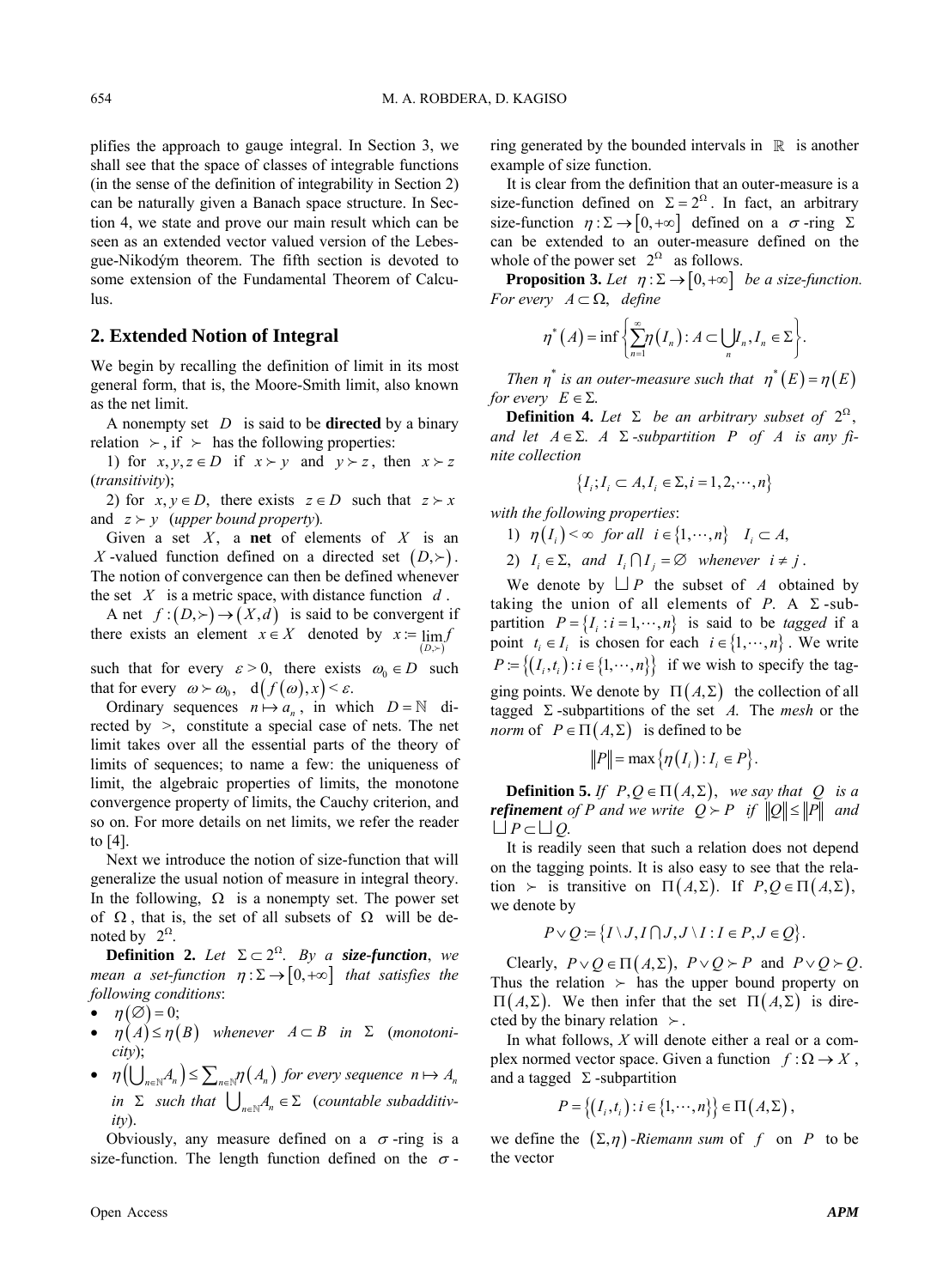$$
\eta_{\Sigma,f}\left(P\right)=\sum_{i=1}^n\!\eta\left(I_i\right)f\left(t_i\right).
$$

Thus the function  $P \mapsto \eta_{\Sigma,f}(P)$  is an *X*-valued net defined on the directed set  $(\Pi(A,\Sigma),\succ)$ . For convenience, we are going to denote  $\int_A f \, \mathrm{d}\eta_z = \lim_{( \Pi(A,\Sigma),\cdot) \in \mathcal{P}_{\Sigma,f}}$ whether or not the net limit exists.

We are now ready to give the formal definition of the resulting integral.

**Definition 6.** We say that a function  $f: \Omega \to X$  is  $(\Sigma, \eta)$ -integrable over a set  $A \in \Sigma$ , if  $\int f d\eta_{\Sigma}$  repre*sents a vector in X. The vector*  $\int f d\eta_z$  *is then called the*  $(\Sigma, \eta)$ -integral of f over the set A.

In other words,  $f : \Omega \to X$  is  $(\Sigma, \eta)$ -integrable over the set *A* with  $(\Sigma, \eta)$ -integral  $\int_{\Sigma} f d\eta_{\Sigma}$  if for every  $\varepsilon > 0$ , there exists  $P_0 \in \Pi(A, \Sigma)$ , such that for every  $P \in \Pi(A, \Sigma)$ ,  $P \succ P_0$  we have

$$
\left\| \int_{A} f \, \mathrm{d}\eta_{\Sigma} - \eta_{\Sigma,f} \left( P \right) \right\| < \varepsilon. \tag{1}
$$

We shall denote by  $\mathcal{I}(A, X, (\Sigma, \eta))$  the set of all  $(\Sigma, \eta)$  -integrable functions over the set *A*.

*Many classical properties of the integral follow immediately from the properties of net limits and therefore their proofs are obtained at no extra cost. To name a few*, *we have the uniqueness of the integral*, *the linearity of the integral operator*, *the Cauchy criterion for integrability*, *and so on.*

It is also important to realize that no notion of measurability nor notion of gauge is postulated in the above definition.

We finish this section by noticing that if  $\Sigma_1 \subset \Sigma_2$  in  $2^{\Omega}$ , then  $\Pi(A, \Sigma_1) \subset \Pi(A, \Sigma_2)$ . Hence, we have the following proposition stating the relationship between  $(\Sigma_1, \eta)$  -integrability and  $(\Sigma_2, \eta)$  -integrability.

**Proposition 7.** Assume that  $\Sigma_1 \subset \Sigma_2$  in  $2^{\Omega}$ . Then for every  $A \in 2^{\Omega}$ ,

$$
\mathcal{I}(A, X, (\Sigma_1, \eta)) \subset \mathcal{I}(A, X, (\Sigma_2, \eta))
$$

and

$$
\int_{A} f \, \mathrm{d}\eta_{\Sigma_{1}} = \int_{A} f \, \mathrm{d}\eta_{\Sigma_{2}} \quad \text{for } f \in \mathcal{I} \left( A, X, \left( \Sigma_{1}, \eta \right) \right).
$$

#### **3. Spaces of Integrable Functions**

In this section, we show that the space  $\mathcal{I}(A, X, (\Sigma, \eta))$ We fix a (real or complex) normed vector space  $X$ . In can be given a structure of complete seminormed space. view of Proposition 3 and Proposition 7, we can always regard integrability only with respect to a size-function *η* defined on the whole of  $2^{\Omega}$  and we shall write  $\int_A f d\eta$ in stead of  $\int f d\eta_z$ ,  $\Pi(A)$  in stead of  $\Pi(A, 2^{\Omega})$ , and

 $\mathcal{I}(A, X, \eta)$  in stead of  $\mathcal{I}(A, X, (2^{\Omega}, \eta)).$ 

Clearly, a Riemann integrable (resp. Lebesgue integrable) function can be regarded as an integrable function in the sense of Definition 6 with respect to the outer-measure obtained by the Carthéodory extension of the length function  $\ell$  defined on the ring of bounded intervals (resp. the Lebesgue measure  $\lambda$  defined on a  $\sigma$ -algebra of subsets of  $\Omega$ ).

It should also be noticed that if the set *A* is such that  $p(A) = 0$ , then for all subpartitions  $P \in \Pi(A)$ ,  $\eta_f(P) = 0$ , and thus  $\int_A f d\eta = 0$ . It follows that the integral does not distinguish between functions which differ only on set of size zero. More precisely,

$$
\int_{A} f d\eta = \int_{A} g d\eta \text{ whenever}
$$
  

$$
\eta \{x \in A : f(x) \neq g(x)\} = 0.
$$

We say that a function  $f$  is  $\eta$ -essentially equal on *A* to another function *g*, and we write  $f \sim g$ , if  $\eta\{x \in A : f(x) \neq g(x)\} = 0$ . It is readily seen that the relation  $f \sim g$ , is an equivalence relation on  $\mathcal{I}(A, X, \eta)$ . We shall denote by  $I(A,\eta,X)$  the quotient space  $\mathcal{I}(A, X, \eta)\bigg/\bigg.^{\eta}.$ 

**Definition 8.** For every  $f : A \rightarrow X$ , we define the *variation of f on A to be*

$$
||f||_{\Pi} := \sup \{||\eta_f(P)|| : P \in \Pi(A) \}.
$$

We say that the function *f* is of *bounded variation*  if  $||f||_{\Pi} < \infty$ .

The collection of all functions of bounded variation on *A* will be denoted by  $BV(A, X, \eta)$ . It is clear that  $\mathcal{I}(A, X, \eta) \subset BV(A, X, \eta)$  and that  $f \mapsto ||f||_{\eta}$  defines a seminorm on  $BV(A, X, \eta)$ . For the particular case where  $\eta(A)$  is finite, a slight modification of the proof of Theorem 3 of [5] leads to the following result.

**Theorem 9.** Let  $\eta: 2^{\Omega} \to [0,\infty]$  be a size-function and *X* a Banach space. Let  $A \in \Sigma$  be such that  $\eta(A)$  <  $\infty$ . Then the function space  $\mathcal{I}(A, X, \eta)$  is com*plete with respect to the seminorm*  $\|\cdot\|_{\mathbb{H}}$ .

*Proof.* Let  $n \mapsto f_n$  be a Cauchy sequence in

 $\mathcal{I}(A, X, \eta)$  with respect to the seminorm  $\left\| \cdot \right\|_{\mathbb{H}}$ . Fix  $\varepsilon > 0$ , and let  $N_{\varepsilon} > 0$  such that for  $m, n > N_{\varepsilon}$  in  $\mathbb{N}$ ,

$$
||f_n - f_m|| = \sup \{ ||\eta_{f_n - f_m}(P)|| : P \in \Pi(A) \} < \varepsilon. \qquad (2)
$$

In particular, if we consider the subpartition  $\{(A, \omega)\}\in \Pi(A)$ , then for  $m, n \geq N_{\varepsilon}$  in  $\mathbb{N}$ ,

$$
\|f_n(\omega)-f_m(\omega)\|<\eta(A)\varepsilon.
$$

Since  $\eta(A) < \infty$ , we infer that the sequence  $n \mapsto f_n(\omega)$  is Cauchy in *X*. Since *X* is a Banach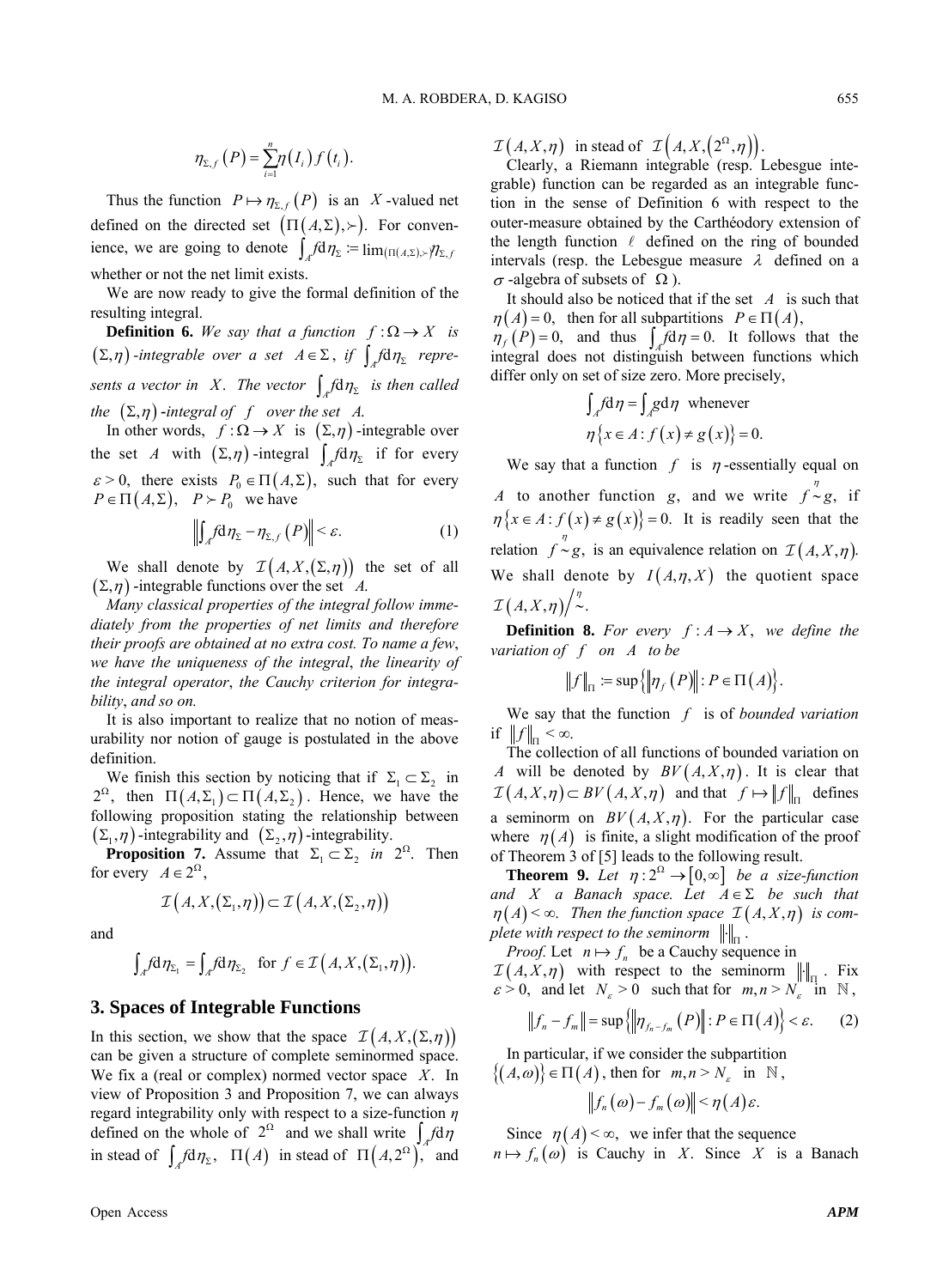space, we can define a function

$$
\omega \mapsto f(\omega) = \lim_{n \to \infty} f_n(\omega).
$$

On the other hand, since  $f_n, f_m \in \mathcal{I}(A, X, \eta)$ , there exist  $P_n, P_m \in \Pi(A)$  such that

$$
\|\eta_{f_n}(P) - \int_A f_n \, \mathrm{d}\eta\| < \varepsilon \text{ whenever } P > P_n,
$$
\n
$$
\|\eta_{f_m}(P) - \int_A f_m \, \mathrm{d}\eta\| < \varepsilon \text{ whenever } P > P_n.
$$

Combining these inequality with (2), it follows that for  $m, n > N_c$  in N and for every  $P > P_n \vee P_m$ , we have

$$
\left\|\int_{A} f_n \, \mathrm{d}\eta - \int_{A} f_m \, \mathrm{d}\eta \right\| \leq \left\|\eta_{f_n}\left(P\right) - \int_{A} f_n \, \mathrm{d}\eta \right\| + \left\|\eta_{f_n - f_m}\left(P\right)\right\| + \left\|\eta_{f_m}\left(P\right) - \int_{A} f_m \, \mathrm{d}\eta \right\| < 3\varepsilon.
$$

This proves that the sequence  $n \mapsto \int_{a}^{b} f_n d\eta$  is Cauchy in *X*, and thus converges to say  $a \in X$ .

Now since for each  $\omega \in A$ ,  $f(\omega) = \lim_{n \to \infty} f_n(\omega)$ , there exists  $N_{\varphi} > N_{\varepsilon}$  such that for  $m, n > N_{\varphi}$  in  $\mathbb{N}$ ,

$$
\left\|f_n(\omega)-f_m(\omega)\right\|\leq \frac{\varepsilon}{\eta(A)}.
$$

It follows that for  $P = \{(I_i, t_i) : i \in \{1, \dots, k\}\}\in \Pi(A)$ , and for every  $m, n > \max\{N_{t_i} : i = 1, \dots, k\} = N_p$ , we have

$$
\left\|\eta_{f_n-f_m}\left(P\right)\right\|\leq \sum_{i=1}^k \eta\left(I_i\right)\left\|f_n\left(t_i\right)-f_m\left(t_i\right)\right\|\leq \varepsilon.
$$

If we let  $m \to \infty$ , we obtain  $\|\eta_{f_n-f}(P)\| \leq \varepsilon$ . Since  $a = \lim_{m \to \infty} \int_{A} f_m d\eta$ , there exists  $N > N_p$  such that  $\left\| \int_{a}^{b} f_m \, d\eta - a \right\| \leq \varepsilon$  whenever  $m > N$ . Thus for  $n, m > N$ ,

$$
\|\eta_f(P)-a\| \le \left\|\eta_{f_n-f}(P)\right\| + \left\|\eta_{f_n-f_m}(P)\right\| + \left\|\int_A f_m d\eta - a\right\| < 3\varepsilon.
$$

Since  $\varepsilon > 0$  is arbitrary, this shows that  $f \in \mathcal{I}(A, X, \eta)$ and that  $\int f d\eta = a$ .

It goes without saying that when the  $\eta$ -equivalent functions taking values in a Banach space *X* are identified, the restriction of the seminorm  $\|\cdot\|_{\Pi}$  defines a norm on  $I(A, X, \eta)$ , and gives the space  $I(A, X, \eta)$ , the structure of a Banach space.

## **4. Extended Lebesgue-NikoDým Theorem**

Again, we fix a (real or complex) Banach space *X*. Let  $\eta : \Sigma \subset 2^{\Omega} \to [0, \infty]$  a size-function. We say that a set function  $F: \Sigma \to X$  is  $\eta$ -absolutely continuous on  $\Sigma$ if for every  $\varepsilon > 0$ , there exists  $\delta > 0$  such that  $\|F(A)\| \leq \varepsilon$  whenever  $A \in \Sigma$  with  $\eta(A) \leq \delta$ .

Loosely speaking, our main result states that  $\eta$ -absolute continuity implies  $\eta$ -differentiability for additive set functions. It naturally extends the Lebesgue-Nikodým Theorem in its "*full generality*". Namely.

**Theorem 10.** Let *X* be a Banach space,  $\eta : \Sigma \to [0, \infty]$ *a size-function. Assume that*  $F: \Sigma \rightarrow X$  *an additive set function that is*  $\eta$ *-absolutely continuous on*  $\Sigma$ . Then *there exists an*  $f \in \mathcal{I}(\Omega, X, (\Sigma, \eta))$  *such that* 

$$
F(A) = \int_A f \, \mathrm{d}\eta
$$

for all  $A \in \Sigma$ , with  $\eta(A) < \infty$ .

*Remark*. Note that, unlike the Radon-Nikodým derivative of a vector measure, the above density function *f* need not be measurable nor Bochner integrable. It is not even required that the scalar function  $\omega \mapsto ||f(\omega)||$ be integrable in the sense of Definition 6. Such a function f will simply be called the  $\eta$ -derivative of the set function *F*.

*Proof.* In view of Proposition 3 and Proposition 7, we may assume without loss of generality that  $\Sigma = 2^{\Omega}$ . Fix  $A \in 2^{\Omega}$ , with  $\eta(A) < \infty$ . For every subpartition

 $P \in \Pi(\Omega)$ , consider the function defined on  $\Omega$  by

$$
F_P(\omega) = \sum_{I \in P} \frac{1_I(\omega)}{\eta(I \cap A)} F(I \cap A).
$$

Here  $1<sub>I</sub>$  denotes the indicator function of the set *I*. Then it is easily seen that  $F_p \in \mathcal{I}(\Omega, \eta, X)$ . The  $\eta$ absolute continuity of *F* ensures that

$$
\int_{A} F_{P} d\eta = \sum_{I \in P} F(I \cap A)
$$
\n
$$
= F\left(\bigcup_{I \in P} I \cap A\right) \to F(A)
$$
\n(3)

as  $\eta\left(\bigcup_{I\in P} I\cap A\right) \to \eta(A)$ . We claim that the net  $P \mapsto F_P$ is Cauchy with respect to the seminorm  $\left\| \cdot \right\|_{\Pi}$ . Fix  $\varepsilon > 0$ . By  $\eta$ -absolutely continuity of F, we can find P and *Q* so refined that

$$
\begin{aligned} &\left\| F\left(\bigcup_{I\in P} I \cap A\right) - F\left(\bigcup_{J\in Q} I \cap A\right) \right\| \\ &= \left\| F\left(\bigcup I \cap A \setminus \bigcup_{J\in Q} I \cap A\right) \right\| < \frac{\varepsilon}{3}. \end{aligned} \tag{4}
$$

For such *P* and *Q*, there exists  $R_0 \in \Pi(A)$  such that for  $R \succ R_0$ ,

$$
\left\|\eta_{F_P}(R) - \int_A F_P d\eta\right\| < \frac{\varepsilon}{3}
$$
, and  $\left\|\eta_{F_Q}(R) - \int_A F_Q d\eta\right\| < \frac{\varepsilon}{3}$ . (5)

It follows from (4), (5) that for  $R > R_0$ ,

$$
\|\eta_{F_P}(R) - \eta_{F_Q}(R)\| \le \|\eta_{F_P}(R) - \int_A F_P d\eta\|
$$
  
+ 
$$
\left\|\int_A F_Q d\eta - \eta_{F_Q}(R)\right\|
$$
  
+ 
$$
\left\|F\left(\bigcup_{I \in P} I \cap A\right) - F\left(\bigcup_{J \in Q} I \cap A\right)\right\| \le \varepsilon.
$$
 (6)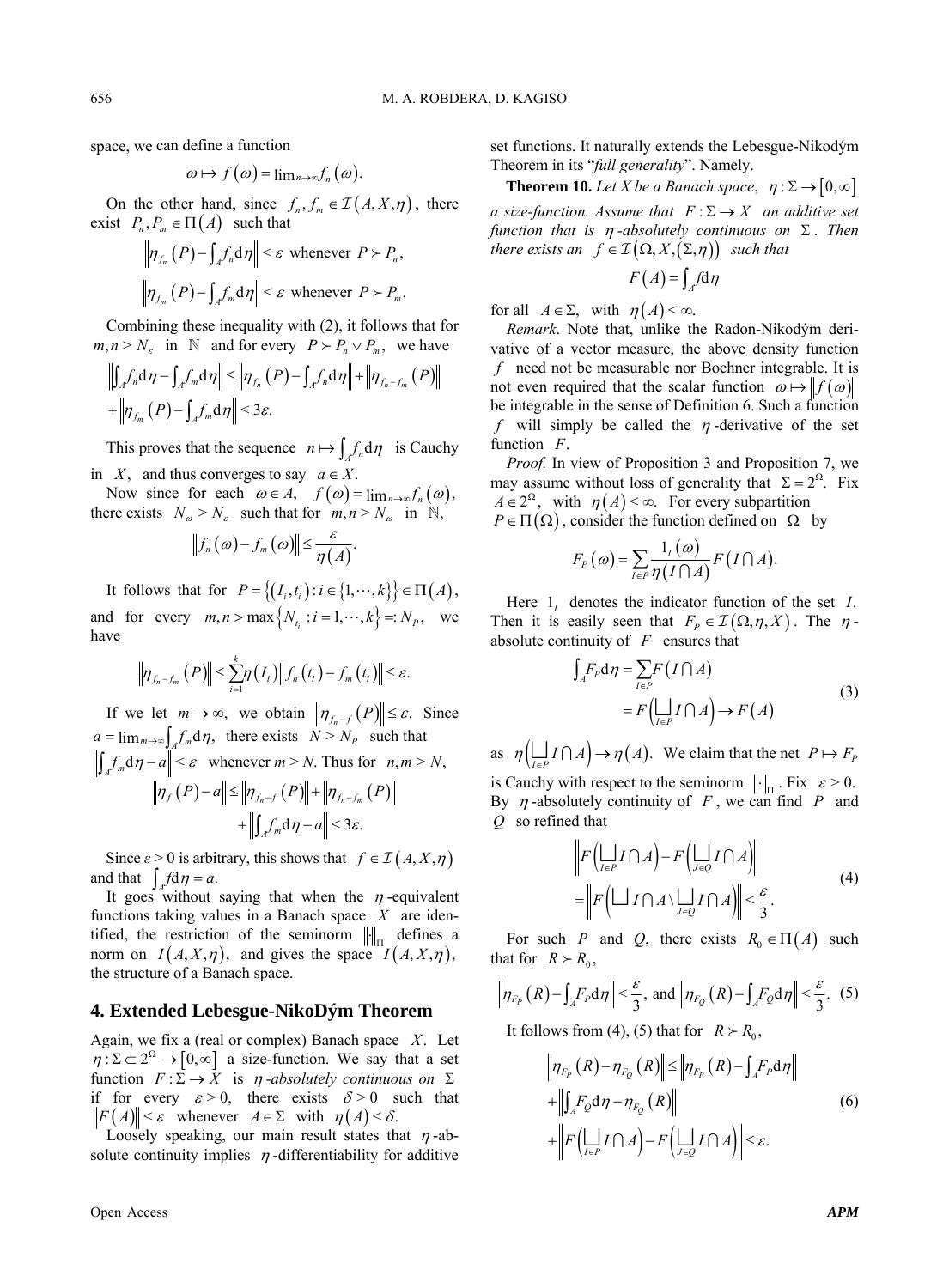This proves our claim.

By Theorem 9, there exists  $f \in \mathcal{I}(\Omega, X, \eta)$  such that the net  $P \mapsto F_P$  converges to f with respect to the seminorm  $\|\cdot\|_{\Pi}$ . Thus given  $\varepsilon > 0$ , there exists a tagged subpartition  $P_1 \in \Pi(A)$  such that for  $R \succ P_1$ 

$$
\sup\left\{\left\|\eta_f\left(R\right)-\eta_{F_P}\left(R\right)\right\|:R\in\Pi\left(A\right)\right\}<\frac{\varepsilon}{3}.\tag{7}
$$

On the other hand, it follows from  $(3)$  that there exists  $P_2 \in \Pi(A)$  such that for  $R \succ P_2$ 

$$
\left\| \eta_{F_P} \left( R \right) - F \left( A \right) \right\| \leq \frac{\varepsilon}{3}.
$$
 (8)

Finally, by definition of the integral, there exists  $P_3 \in \Pi(A)$  such that for  $R \succ P_3$ 

$$
\left\| \int_{A} f \, \mathrm{d}\eta - \eta_{f} \left( R \right) \right\| \leq \frac{\varepsilon}{3}.
$$

Combining (7), (8), and (9), we have for  $R > P_1 \vee P_2 \vee P_3$ 

$$
\left\| \int_{A} f d\eta - F(A) \right\| \le \left\| \int_{A} f d\eta - \eta_{f}(R) \right\|
$$
  
+ 
$$
\left\| \eta_{f}(R) - \eta_{F_{P}}(R) \right\|
$$
  
+ 
$$
\left\| \eta_{F_{P}}(R) - F(A) \right\| \le \varepsilon.
$$

The desired result follows since  $\varepsilon > 0$  is arbitrary chosen. The proof is complete.

As a direct corollary of our main Theorem 10, we do have the following extended version of the vector valued Radon-Nikodým Theorem.

**Corollary 11.** Let  $\Sigma$  be a σ-algebra of a set  $\Omega$  and  $\mu: \Sigma \rightarrow X$  is a countably additive vector measure that *is absolutely continuous with respect to a finite measure*  $\lambda: \Sigma \to [0, \infty)$ . Then there exists an  $f \in \mathcal{I}(\Omega, X, \lambda)$ (*not necessarily Bochner integrable*) *such that* 

$$
\mu(A) = \int_A f \, \mathrm{d}\lambda
$$

*for all*  $A \in \Sigma$ .

*Proof.* We notice that the vector measure  $\mu$  is an additive set function and that the outer-measure obtained by the Carathéodory extension of the measure  $\lambda$  defines a size-function on  $2^{\Omega}$ . The desired result is obtained by applying Theorem 10 to the set function  $\mu$  and the size-function  $\lambda$ .

Remark. Note again that in the above Corollary 11, *the density function f is not a Radon-Nikodým derivative. It is also important to realize that in contrast with the classical vector valued Radon-Nikodým Theorem*, *the boundedness of the variation of the set function is not required here.*

It is a well known fact that if the  $\lambda$ -density function *f* of a vector measure  $\mu$  exists and is Bochner integrable with respect to  $\lambda$ , then  $\mu$  must have bounded variation and its variation is given by

$$
|\mu|(A) = \int_A ||f|| d\lambda
$$

for every  $A \in \Sigma$ .

Recall that a Banach space is said to have the Radon-Nikodým Property if every vector measure  $\mu : \Sigma \to X$ of bounded variation that is absolutely cont inuous with respect to a finite measure  $\lambda : \Sigma \to [0, \infty)$  has a Radon-Nikodým derivative. We end this section with the following immediate corollary.

**Corollary 12.** *A Banach space X has the Radon-Nikodým Property if and only if for every*  $\sigma$ -algebra  $\Sigma$ *of a set*  $\Omega$ , *for every vector measure*  $\mu : \Sigma \to X$  *of* bounded variation that is absolutely continuous with re*spect to a finite measure*  $\lambda : \Sigma \rightarrow [0, \infty)$ , the  $\lambda$  -deriva*tive of is a Radon-Nikodým derivative.*

#### **5. Extended Fundamental Theorem of Calculus**

In this section, we give conditions under which a given vector valued function (not necessarily measurable) is the derivative of a given finitely additive set-function. Our result can be compared to that of Lu and Pee in [6].

It clearly follows from our definition of the integral that  $f \in \mathcal{I}(\Omega, X, \eta)$  if and only if  $f \in \mathcal{I}(A, X, \eta)$  for every subsets  $A$  of  $\Omega$ . This gives rise to a set function  $F: \Sigma \to X: F(A) = \int_A f \, \mathrm{d}\eta$  for all  $A \in \Sigma \subset 2^{\Omega}$ . It immediately follows from the properties of the integral that such a set function is finitely additive. Such a set function  $F$  is called the  $\eta$ -indefinite integral of the function *f* . Of course, an integrable function *f* is always the  $\eta$ -derivative of its  $\eta$ -indefinite integral.

The next result gives a necessary and sufficient condition under which an additive set function  $F$  defined on  $2^{\Omega}$  is the  $\eta$ -indefinite integral of an integrable function  $f : \Omega \to X$ . In what follows the size-function  $\eta$  is considered to be finite, that is,  $\eta(\Omega) < \infty$ .

**Theorem 13.** Let  $\Omega$  be a nonempty set and  $\eta : 2^{\Omega}$  $\rightarrow$  [0, $\infty$ ) *be a finite size-function. Then the following* statements are equivalent for an additive set function  $F: 2^{\Omega} \to X$  and a function  $f: \Omega \to X$ .

1)  $f \in \mathcal{I}(\Omega, X, \eta)$  and *F* is the *n*-indefinite inte*gral of f* .

2) For every  $\varepsilon > 0$ , there exists  $P_{\varepsilon} \in \Pi(\Omega)$  con*sisting of elements of*

$$
\Gamma_{\varepsilon} := \left\{ (I, \omega) \in \Pi(\Omega) : \left\| F(I) - \eta(I) f(\omega) \right\| \ge \eta(I) \varepsilon \right\}
$$

*such that for every*  $P \succ P_{\varepsilon}$ ,

$$
\sum_{I_t \in P \cap \Gamma_{\varepsilon}} \left\| F(I_t) \right\| < \varepsilon \quad \text{and} \quad \sum_{I_t \in P \cap \Gamma_{\varepsilon}} \eta \left( I_t \right) \left\| f(t) \right\| < \varepsilon.
$$

*Proof.* For the necessity, fix  $\varepsilon > 0$  and let  $P_{\varepsilon} \in \Pi(\Omega)$ as in 2. Then for  $P \succ P_c$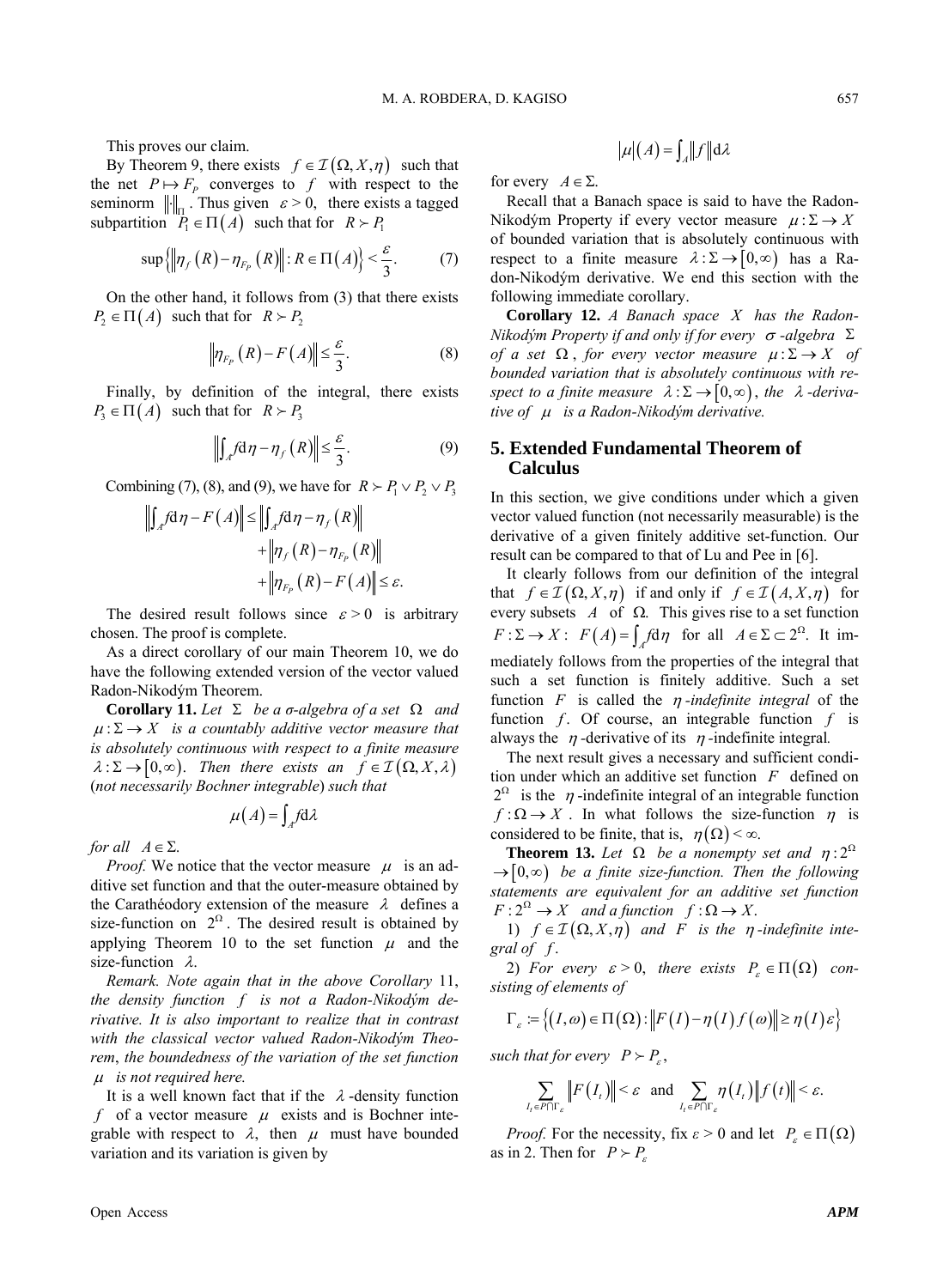$$
\|F(\Omega) - \eta_f(P)\| \le \|F(\Omega) - \eta_f(P)\|
$$
\n
$$
\le \sum_{I_i \in P} \|F(I_i) - \eta(I_i)f(t)\|
$$
\n
$$
\le \sum_{I_i \in P \backslash \Gamma_{\varepsilon}} \|F(I_i) - \eta(I_i)f(t)\|
$$
\n
$$
+ \sum_{I_i \in P \backslash \Gamma_{\varepsilon}} \|F(I_i) - \eta(I_i)f(t)\|
$$
\n
$$
\le \varepsilon \sum_{I_i \in P \backslash \Gamma_{\varepsilon}} \eta(I_i) + \sum_{I_i \in P \backslash \Gamma_{\varepsilon}} \|F(I_i)\|
$$
\n
$$
+ \sum_{I_i \in P \backslash \Gamma_{\varepsilon}} \eta(I_i) \|f(t)\|
$$
\n
$$
\le \varepsilon (\eta(\Omega) + 2).
$$

Since  $\varepsilon > 0$  is arbitrary, this shows that

$$
f \in \mathcal{I}(\Omega, X, \eta)
$$
 and  $\int_{\Omega} f d\eta = F(\Omega)$ .

Conversely, assume that  $f \in \mathcal{I}(\Omega, X, \eta)$ . Let

$$
E_k = \{ \omega \in \Omega : k - 1 \le f(\omega) < k \}.
$$

Given  $\varepsilon > 0$  there exists a *η*-subpartition  $P_{k,\varepsilon} \in \Pi(\Omega)$ such that for every  $P \succ P_{k,\varepsilon}$ ,

$$
\sum_{I_t\in P} \left\| F\left(I_t\right) - \eta\left(I_t\right) f\left(t\right) \right\| \leq \frac{\varepsilon^2}{k2^{k+1}}.
$$

For each  $n \in \mathbb{N}$ , let

$$
f_n(\omega) = \begin{cases} f(\omega) & \text{if } \omega \in \bigcup_{k=1}^n E_k \\ 0 & \text{otherwise.} \end{cases}
$$

Then for  $P \succ \bigvee_{k=1}^{n} P_{k,\varepsilon}$ , we have

$$
\sum_{I_t \in P \cap \Gamma_{\varepsilon}} \eta(I_t) \|f_n(t)\| \leq \sum_{I_t \in P \cap \Gamma_{\varepsilon}} \eta(I_t) k
$$
  

$$
\leq \sum_{I_t \in P \cap \Gamma_{\varepsilon}} \frac{k}{\varepsilon} \|F(I_t) - \eta(I_t) f(t)\| \leq \frac{\varepsilon}{2}.
$$

On taking the limit as  $n \to \infty$ , we infer that

$$
\sum_{I_t \in P \cap \Gamma_{\varepsilon}} \eta(I_t) \|f(t)\| \leq \frac{\varepsilon}{2}.
$$

It then follows that

$$
\sum_{I_t \in P \cap \Gamma_{\varepsilon}} \left\| F(I_t) \right\| \le \sum_{I_t \in P \cap \Gamma_{\varepsilon}} \left\| F(I_t) - \eta(I_t) f(t) \right\|
$$
  
+ 
$$
\sum_{I_t \in P \cap \Gamma_{\varepsilon}} \eta(I_t) \left\| f(t) \right\| \le \frac{\varepsilon}{2} + \frac{\varepsilon}{2} = \varepsilon.
$$

The proof is complete.

Let now assume that  $\Omega$  is a topological space. We say that a size-function  $\eta: 2^{\Omega} \to [0, \infty]$  is regular if it is non-zero on open sets of  $\Omega$ . For a fixed  $\omega \in \Omega$ , let  $\theta$ <sub>o</sub> $(\omega)$  the set of all neighborhoods of  $\omega$ . Then  $\theta$ <sub>o</sub> $(\omega)$  $v_{\Omega}(w)$  are set of an ineignoomoods of w. Then  $v_{\Omega}(w)$  is directed by inclusion  $\subset$ . We introduce the following definition.

**Definition 14.** Let  $\Omega$  be a topological space and  $\eta: 2^{\Omega} \to [0, \infty]$  a regular size-function. Let  $\Sigma \subset 2^{\Omega}$ *contain the topology of*  $\Omega$ . *A set function*  $F: \Sigma \rightarrow X$ *is said to be*  $\eta$ *-differentiable at a point*  $\omega \in \Omega$ *, if*  $\lim_{(\theta_{\Omega}(\omega),\subset)}\frac{F}{\eta}$  exists in X.

In other words,  $F: \Sigma \to X$  is  $\eta$ -differentiable at a point  $\omega \in \Omega$ , if there exists a vector  $f(\omega) \in X$  such that for every  $\varepsilon > 0$ , there exists open neighborhood  $U_{\varepsilon}(\omega) \in \theta_{\Omega}(\omega)$ , such that for every  $U \in \theta_{\Omega}(\omega)$ ,  $U \subset U_{\epsilon}(\omega),$ 

$$
\big\|F(U)-\eta(U)f(\omega)\big\|<\eta(U)\varepsilon.
$$

We call the set 
$$
\Delta_F = \left\{ \omega \in \Omega : \lim_{(\theta_{\Omega}(\omega), c)} \frac{F}{\eta} \text{ exists} \right\}
$$

the *domain of differentiability* of *F*. By the uniqueness of net limit, the correspondence

$$
\omega \mapsto \lim_{(\theta_{\Omega}(\omega),\subset)} \frac{F}{\eta}
$$

defines a function on  $\Delta_F$  denoted by *F'* and called the  $\eta$ -derivative of  $F$ .

Now assume that  $\Omega$  is compact. Let  $\Sigma \subset 2^{\Omega}$  containing the topology of  $\Omega$ , and  $F: 2^{\Omega} \to X$  an additive set function such that  $\Delta_F = \Omega \setminus E$ , with  $\eta(E) = 0$ . Given  $\varepsilon > 0$ , let  $U_{\varepsilon}$  be an open set such that  $E \subset U_{\varepsilon}$ and  $\eta(U_{\varepsilon}) < \varepsilon$ . On the other hand, for every  $\omega \in \Delta_F$ , there exists an open neighborhood  $U<sub>s</sub>(\omega) \in \theta<sub>o</sub>(\omega)$ such that for every  $U \subset U_{\varepsilon}(\omega)$ ,  $U \in \theta_{\Omega}(\omega)$ ,

$$
\big\|F(U)-\eta(U)f(\omega)\big\|<\eta(U)\varepsilon.
$$

Clearly,  $\{U_{\varepsilon}(\omega): \omega \in \Delta_F\} \cup \{U_{\varepsilon}\}\$ is an open cover of  $\Omega$ . By compactness, a finite subcover exists, say

$$
\left\{U_{\varepsilon}\left(\omega_{i}\right): \omega_{i} \in \Delta_{F}, i=1,\cdots,n\right\} \cup \left\{U_{\varepsilon}\right\}.
$$

Let  $P_{\varepsilon} \in \Pi(\Omega)$  such that for

$$
||P_{\varepsilon}|| \leq \min \left\{ \eta(U_{\varepsilon}), \eta(U_{\varepsilon}(\omega_{i})): i = 1, \cdots, n \right\}.
$$

Then the set  $P_{\varepsilon} \cap \Gamma_{\varepsilon} = \emptyset$ , and 1. of Theorem 13 is satisfied by *F* and any arbitrary extension of  $F'$  to  $\Omega$ . It follows that since the size-function  $\eta$  is of bounded variation, then any such extension is an element of  $\mathcal{I}(\Omega,(\Sigma,\eta), X)$  and *F* is its  $\eta$ -indefinite integral. Hence we have the following result which can be seen as a generalization of the Fundamental Theorem of Calcu lus.

**Theorem 15.** Let  $\Omega$  be a compact topological space,  $\Sigma \subset 2^{\Omega}$  *containing the topology of*  $\Omega$  *and*  $\eta : 2^{\Omega} \to [0, \infty]$ be a finite regular size-function. Then every additive set function  $F: \Sigma \to X$  with domain of differentiability